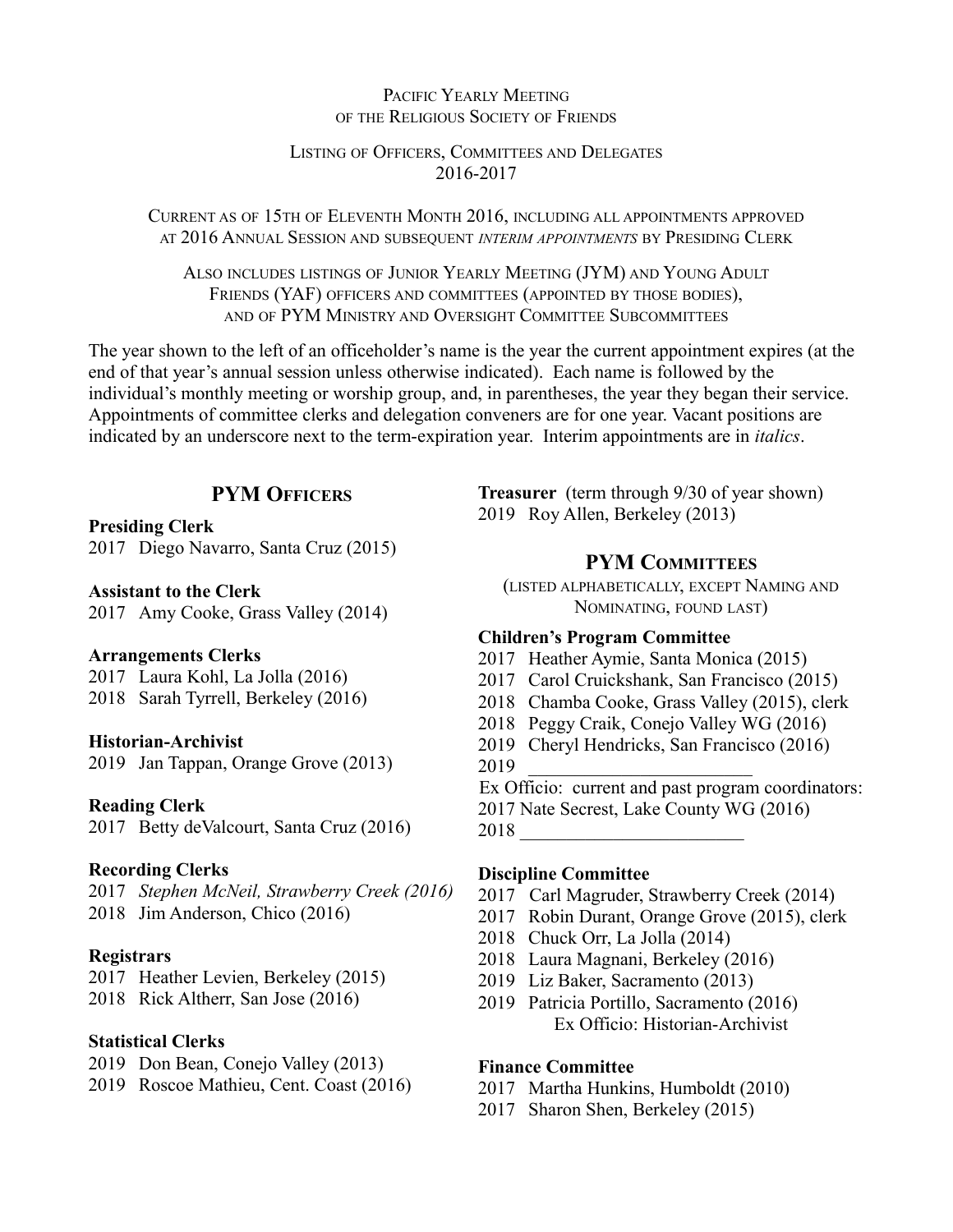- Mary Miché, Lake County (2012)
- Sandy Farley, Palo Alto (2015)
- David Barrows, San Diego (2015), clerk
- Deborah Marks, Strawberry Creek (2016) Ex Officio: Treasurer(s), Statistical Clerk(s)

### **Holding Corporation**

- 2017 Jennifer Carr, Las Vegas (2014)
- Sharlene Roberts-Caudle, Visalia (2014)
- Peter Neumann, Santa Barbara (2015)
- Beth McCleary, Reno (2012)
- Jeff Kroeber, San Jose (2013)
- Stratton Jaquette, Palo Alto (2016) Ex Officio: Treasurer, Presiding Clerk (Holding Corp. appoints its own officers)

### **Junior Yearly Meeting Committee**

- Steve Leeds, San Francisco (2011)
- Erika Tarabini, Chico (2013)
- Kate Connell, Santa Barbara (2012)
- Muriel Strand, Sacramento (2015)
- Dan Strickland, Orange Grove (2013)
- *Suzanne Doss, Orange Grove (2013)* Ex Officio: Youth Programs Coordinator

### **Latin American Concerns Committee**

- Margaret Bean, Guatemala (2013)
- Burton Housman, La Jolla (2015)
- Ann Boone, Redwood For. (2015)
- Linda Rowell, Chico (2015)
- Betty Guthrie, Orange County (2016)
- Nate Secrest, Lake County (2016)
- *Laura Kohl, La Jolla (2013)*

Appointed year-to-year by Casa de los Amigos (Mexico), El Salvador Project & Guatemala Scholarship Program:

Casa \_\_\_\_\_\_\_\_\_\_\_\_\_\_\_\_\_\_\_\_\_\_\_\_

- El S. Trudy Reagan (Palo Alto) (2016)
- Guat. Donna Smith (Redwood For.) (2014)*, clerk*

## **Ministry and Oversight Committee**

- 2017 Bronwen Hillman, Mexico City (2011)
- Joe Magruder, Berkeley (2011)
- Julie Harlow, Davis (2014)
- Janet Gastil, San Diego (2014)
- Sally Kingsland, Straw.Ck.(2015), co-clerk
- Kylin Navarro, Berkeley (2015), co-clerk
- Shayne Lightner, Santa Monica (2013)
- Jim Summers, La Jolla (2016)
- Valerie Nuttman, Santa Cruz (2016)

(For subcommittee listings, see end)

### **Peace and Social Order Committee**

- Bill Spencer, Humboldt (2011)
- Anthony Manousos, Or. Gv. (2014), co-clerk
- Stephen McNeil, Str. Crk. (2014), co-clerk
- Eric Straatsma, Redwood Forest (2015)
- \_\_\_\_\_\_\_\_\_\_\_\_\_\_\_\_\_\_\_\_\_\_\_\_
- \_\_\_\_\_\_\_\_\_\_\_\_\_\_\_\_\_\_\_\_\_\_\_\_
- Linda Dunn, Inland Valley (2016)
- Shannon Frediani, Santa Cruz (2016)
- Sandra Gey, Berkeley (2013)
	- Ex Officio: clerks CPQM & SCQM P&SO, 1 PYM FCNL rep., & PYM FCL rep.

### **Religious Educ. for Children Cmte.**

- Elizabeth Bills, La Jolla (2014)
- **\_\_\_\_\_\_\_\_\_\_\_\_\_\_\_\_\_\_\_\_\_\_\_\_**
- **\_\_\_\_\_\_\_\_\_\_\_\_\_\_\_\_\_\_\_\_\_\_\_\_**
- John Cantu, Santa Cruz (2012)
- Delcy Steffy, Sacramento (2013)
- **\_\_\_\_\_\_\_\_\_\_\_\_\_\_\_\_\_\_\_\_\_\_\_\_**
- \_\_\_\_\_\_\_\_\_\_\_\_\_\_\_\_\_\_\_\_\_\_\_\_
- \_\_\_\_\_\_\_\_\_\_\_\_\_\_\_\_\_\_\_\_\_\_\_\_
- \_\_\_\_\_\_\_\_\_\_\_\_\_\_\_\_\_\_\_\_\_\_\_\_

Note: No nominations to this committee were brought in 2016. See Nominating Committee report to Business Plenary II (20 Sixth Month).

### **Secretariat Committee**

- Martha Carey, La Jolla (2016)
- Elisa Jo Harkness, Sta. Monica (2015), clerk
- George Mills, Palo Alto (2016) Ex Officio: Assistant to the (Presiding) Clerk
	-

## **Site Committee**

- Paul Harris, Redwood Forest (2011)
- **\_\_\_\_\_\_\_\_\_\_\_\_\_\_\_\_\_\_\_\_\_\_\_\_**
- John Pixley, Claremont (2009)
- Sue Torrey, Central Coast (2015)
- \_\_\_\_\_\_\_\_\_\_\_\_\_\_\_\_\_\_\_\_\_\_\_\_ \_\_\_\_\_\_\_\_\_\_\_\_\_\_\_\_\_\_\_\_\_\_\_\_

## Ex Officio: current & immediate past Arrangements Clerks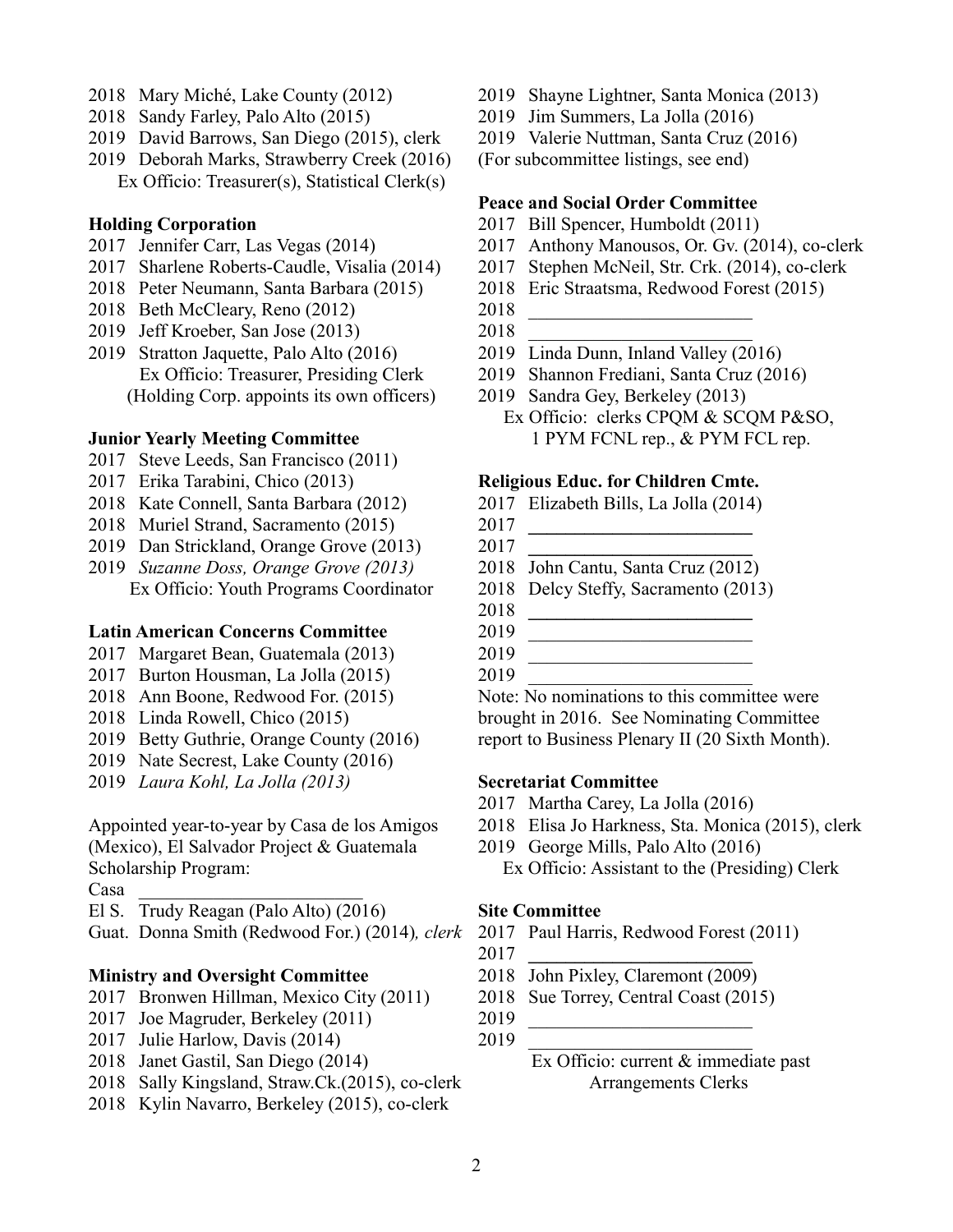Note: No nominations to Site Committee were brought in 2016. See Nominating Committee report to Business Plenary II (20 Sixth Month).

#### **Unity with Nature Committee**

- Meagan Fischer, Chico (2014)
- Rick Herbert, Strawberry Creek (2014)
- Tom Farley, Palo Alto (2016)
- Catya de Neergaard, Str. Creek (2013), clerk
- **\_\_\_\_\_\_\_\_\_\_\_\_\_\_\_\_\_\_\_\_\_\_\_\_**
- **\_\_\_\_\_\_\_\_\_\_\_\_\_\_\_\_\_\_\_\_\_\_\_\_**
- Shelley Tanenbaum, Strawberry Ck. (2013)
- Andi Macleod, La Jolla (2016)
- Sharon Shen, Berkeley (2016)

#### **Youth Programs Coordinator**

(appointed by Youth Programs Coord. Cmte.)

- - - - Alyssa Nelson, Davis (2011)

### **Youth Programs Coordinating Committee**

- Jennifer Carr, Las Vegas (2013)
- Stephen Myers, Sacramento (2014)
- Steve Leeds, San Francisco (2011)
- Barbara Babin, Redwood Forest (2016)
- Melissa Lovett-Adair, Ctrl. Coast (2016)
- Bertha Peña, Mexico City (2016)*, clerk*

### Youth members:

- Kylin Navarro, Berkeley (2014)
- Rebekah Percy, La Jolla (2015)
- Julian Garrett, San Jose (2016)
- **\_\_\_\_\_\_\_\_\_\_\_\_\_\_\_\_\_\_\_\_\_\_\_\_**
- **Naming Committee** (terms through first First Day of Third Month of year shown)
- Trudi Fridell, Inland Valley (2016)
- Sarah Rose House Lightner, Orange Grove (2016), convener
- Kathy Runyan, Santa Cruz (2016)

### **Nominating Committee**

- Stephen Matchett, San Fran.(2011) co-clerk
- Graciela Martinez, Visalia (2013)
- Nora Cooke, Grass Valley (2014) co-clerk
- Sue Torrey, Central Coast (2016)
- \_\_\_\_\_\_\_\_\_\_\_\_\_\_\_\_\_\_\_\_\_\_\_\_
- \_\_\_\_\_\_\_\_\_\_\_\_\_\_\_\_\_\_\_\_\_\_\_\_
- Ed Flowers, Apple Seed (2016)

Ann Fuller, Santa Monica (2016)

Kate Watkins, Santa Monica (2016)

## **PYM DELEGATES (REPRESENTATIVES AND OBSERVERS) TO OTHER ORGANIZATIONS**

#### **REPRESENTATIVES:**

## **American Friends Service Committee (AFSC) Corporation**

- David Barrows, San Diego (2014), convener
- Graciela Martinez, Visalia (2014)
- Nancy Mellor, Sacramento (2012)
- Shannon Frediani, Santa Cruz (2016)

## **Friends Bulletin Corp. (***Western Friend***) Board of Directors**

- Claire Gorfinkel, Orange Grove (2016)
- Jim Anderson, Chico (2015), convener
- Doug Smith, Reno (2015)

## **Friends Committee on Legislation of California (FCLCA)**

(appointed by Peace & Social Order Committee)

Stephen Myers, Sacramento (2016)

## **Friends' Committee on National Legislation (FCNL)**

- Carolyn Stephenson, Honolulu (2013)
- Carin Pacifico, Palo Alto (2014)
- Stephen McNeil, Str. Creek (2015) convener
- Anthony Manousos, Orange Grove (2016)
- Carolyn Levering, Santa Cruz (2016)
- Robert Levering, Santa Cruz (2016)

#### **Friends Peace Team Project Board of Directors**

Gay Howard, Central Coast (2009)

## **Friends World Cmte. for Consultation (FWCC) Section of the Americas**

- Roena Oesting, La Jolla (2011)
- Hulda Muaka, Palo Alto (2014)
- Lee Sisson, Orange County (2015)
- Jan Turner, Humboldt (2013), convener
- Emlyn Buskirk, Live Oak (2016)